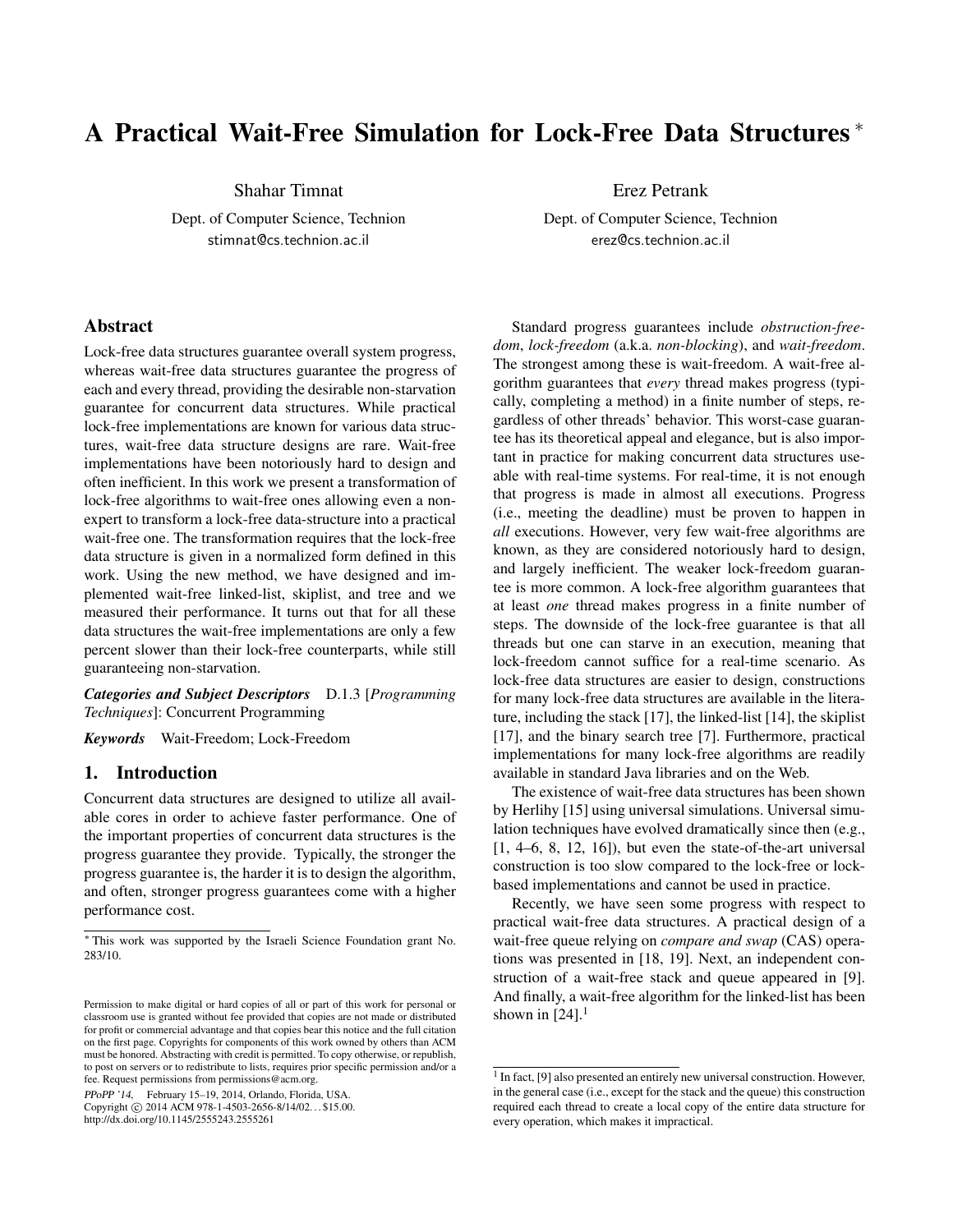To obtain a fast wait-free queue and linked-list, the fastpath-slow-path methodology has been adopted for use with wait-freedom in [19, 24]. The fast-path-slow-path methodology is ubiquitous in systems in general and in parallel computing particularly (e.g., [2, 3, 20, 22]). It is typically used to partitions slow handling of difficult cases from fast handling of the more typical cases.

The way the fast-path-slow-path methodology was used in [19] was to let an operation start executing using a fast lock-free algorithm, and only move to the slower waitfree path upon failing to make progress in the lock-free execution. It is often the case that an operation execution completes in the fast lock-free path, achieving good performance. But some operations fail to make progress in the fast path due to contention, and in this case, the execution moves to the slower wait-free path in which it is guaranteed to make progress. As many operations execute on the fast (lock-free) path, the performance of the combined execution is almost as fast as that of the lock-free data structure. It is crucial to note that even the unlucky threads, that do not manage to make progress in the fast path, are guaranteed to make progress in the slow path, and thus the strong wait-free guarantee can be obtained. The fast-path-slow-path methodology has been shown to make the wait-free queue [18] and linked-list of [24] almost as efficient as their lock-free counterpart.

The process of designing a fast wait-free algorithm for a new data structure is complex, difficult, and error-prone. One approach to designing new wait-free algorithms, which is also the one used in [18, 19, 24], is to start with a lockfree algorithm for the data structure, work (possibly hard) to construct a correct wait-free algorithm by adding a helping mechanism to the original algorithm, and then work (possibly hard) again to design a correct and efficient fast-pathslow-path combination of the lock-free and wait-free versions of the original algorithm. Designing a fast-path-slowpath algorithm is nontrivial. One must design the lock- and wait-free algorithms to work in sync to obtain the overall combined algorithm with the required properties.

In this work we ask whether this entire design can be done automatically, and so also by non-experts. Given a lock-free data structure, can we apply a generic method to add an adequate helping mechanism and obtain a wait-free version for it, and then automatically combine the original lock-free version with the obtained wait-free version to create a fast wait-free algorithm for the same data structure?

We answer this question in the affirmative and present an automatic transformation that takes a linearizable lock-free data structure in a normalized representation (that we define) and transforms it to a practical wait-free data structure, that is almost as efficient as the original lock-free algorithm.

We next claim that the normalized representation we propose is meaningful in the sense that important known lockfree algorithms for data structures can be easily specified in this form. In fact, all linearizable lock-free data structures

that we are aware of can be specified in a normalized form. We demonstrate the generality of the proposed normalized form by specifying several important lock-free data structures in their normalized form. We then obtain wait-free versions of them using the proposed transformation. In particular, we transform two linked-lists [11, 14], a skiplist [17], and a binary search tree [7] to create practical wait-free designs for them all. To the best of our knowledge, practical wait-free versions of the skiplist and the tree are not known in the literature and are presented here for the first time.

Next, in order to verify that the resulting algorithms are indeed efficient, we implemented all of the above wait-free algorithms and measured the performance of each. It turns out that the performance of all these implementations is only a few percent slower than the original lock-free algorithm from which they were derived. Given these results, it seems like wait-freedom can be adopted for general use, and not only for real-time systems. Similar to car airbags, they are seldom deployed but good to have in case of need. The contributions of this work are the following:

- 1. A transformation from any normalized lock-free data structure to a wait-free data structure that (almost) preserves the original algorithm efficiency. This allows a simple creation of practical wait-free data structures.
- 2. A demonstration of the generality of the normalized representation, by showing the normalized representation for lock-free linked-list, skiplist and tree.
- 3. The first design of a practical wait-free skiplist.
- 4. The first design of a practical wait-free tree.
- 5. An implementation and reported measurements validating the efficiency of the proposed scheme.

The idea of transforming an algorithm to provide a practical algorithm with a different progress guarantee is not new. Taubenfeld [23], Ellen et al. [10] and Guerraoui et al. [13] are examples of such transformations. But none of them allows obtaining wait-free data structures in the standard asynchronous model.

The paper is organized as follows. In Section 2 we provide an overview of the proposed transfromation. In Section 3 we examine typical lock-free data structures, and characterize their properties in preparation to defining a normalized representation. The normalized representation is defined in Section 4, and the details of simulating normalized lock-free algorithms in a wait-free manner appear in Section 5. In Section 6 we give an example of how to apply our technique using Harris's linked-list. We give highlights of the correctness proof in Section 7, and our measurements are reported in Section 8.

#### 2. Tranformation overview

The move from the lock-free implementation to the waitfree one is executed by simulating the lock-free algorithm in a wait-free manner. The simulation starts by simply running the original lock-free operation (with minor modifica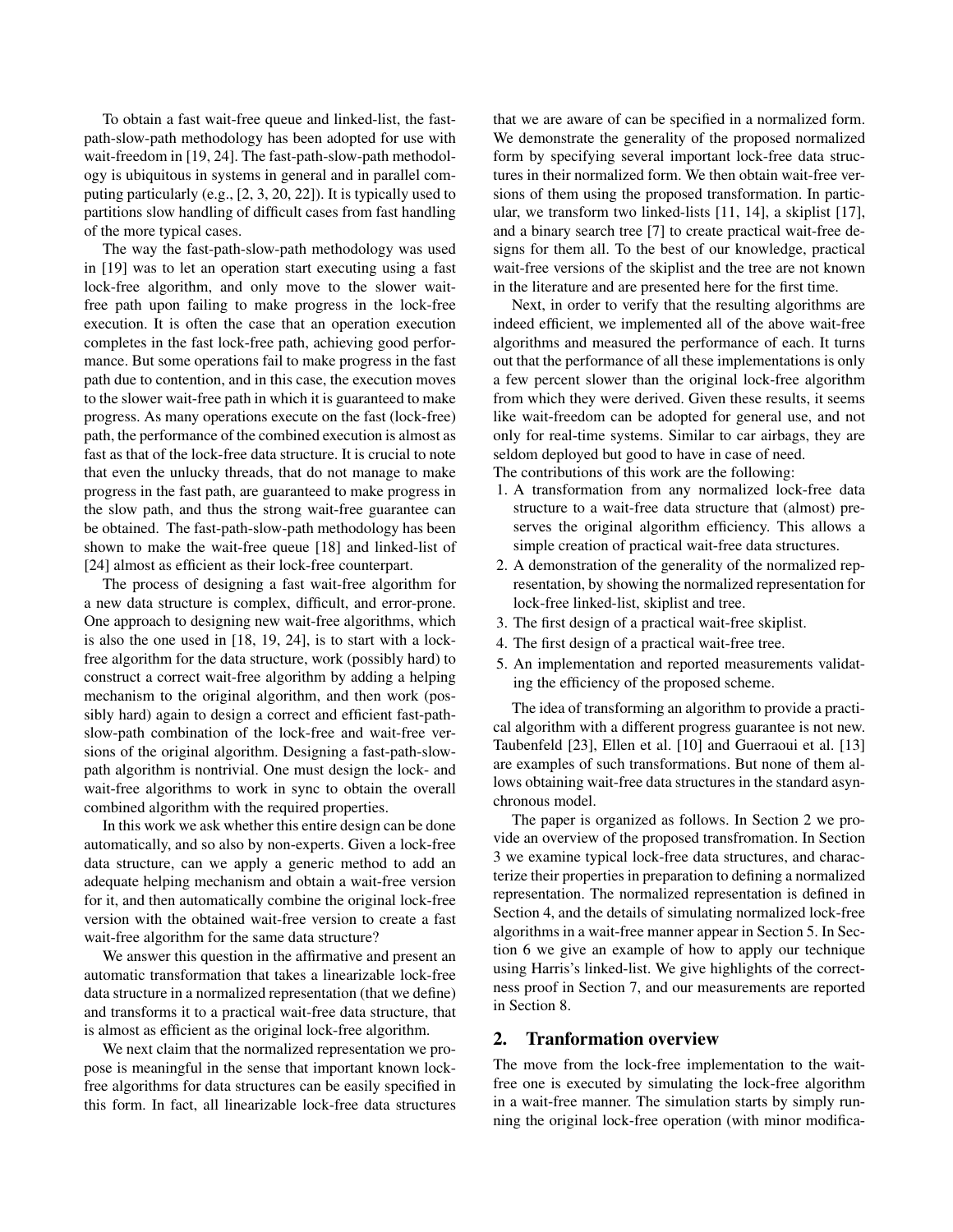tions that will be soon discussed). A normalized lock-free implementation has some mechanism for detecting failure to make progress (due to contention). When an operation fails to make progress it asks for help from the rest of the threads. Asking for help is done by enqueuing a succinct description of its current computation state on a wait-free queue (we use the queue of [18]). One modification to the fast lock-free execution is that each thread checks once in a while whether a help request is enqueued on the help queue. Threads that notice an enqueued request for help move to helping a single operation on the top of the queue. Help includes reading the computation state of the operation to be helped and then continuing the computation from that point, until the operation completes and its result is reported.

The major challenges are in obtaining a succinct description of the computation state, in the proper synchronization between the (potentially multiple) concurrent helping threads, and in the synchronization between helping threads and threads executing other operations on the fast lock-free path. The normalized representation is enforced in order to allow a succinct computation representation, to ensure that the algorithm can detect that it is not making progress, and to minimize the synchronization between the helping threads to a level that enables fast simulation.

The helping threads synchronize during the execution of an operation at critical points, which occur just before and just after a modification of the data structure. Assume that modifications of the shared data structure occur using a CAS operation. A helping thread runs the operation it attempts to help locally and independently until reaching a CAS instruction that modifies the shared structure. At that point, it coordinates with all helping threads which CAS should be executed. Before executing the CAS, the helping threads jointly agree on what the CAS parameters should be (address, expected value, and new value). After deciding on the parameters, the helping threads attempt to execute the CAS and then they synchronize to ensure they all learn whether the CAS was successful. The simulation ensures that the CAS is executed exactly once. Then each thread continues independently until reaching the next CAS operation and so forth, until the operation completes. Upon completing the operation, the operation's result is written into the computation state, the computation state is removed from the queue, and the *owner* thread (the thread that initiated the operation in the first place) can return.

There are naturally many missing details in the above simplistic description, but for now we will mention two major problems. First, synchronizing the helping threads before each CAS, and even more so synchronizing them again at the end of a CAS execution to enable all of them to learn whether the CAS was successful, is not simple. It requires adding version numbering to some of the fields in the data structure, and also an extra modified bit. We address this difficulty in Section 5.

The second problem is how to succinctly represent the computation state of an operation. An intuitive observation (which is formalized later) is that for a lock-free algorithm, there is a relatively light-weight representation of its computation state. This is because by definition, if at any point during the run a thread stops responding, the remaining threads must be able to continue to run as usual. This implies that if a thread modifies the data structure, leaving it in an "intermediate state" during the computation, then other threads must be able to restore it to a "normal state". Since this often happens in an execution of a lock-free algorithm, the information required to do so must be found on the shared data structure, and not (solely) in the thread's inner state. Using this observation, and distilling a typical behavior of lock-free algorithms, we introduce a normalized representation for a lock-free algorithm, as defined in Section 4. The normalized representation is built in a way that enables us to represent the computation state in a compact manner, without introducing substantial restrictions on the algorithm itself.

There is one additional key observation required. In the above description, we mentioned that the helping threads must synchronize in critical points, immediately before and immediately after each CAS that modifies the data structure. However, it turns out that with many of the CASes, which we denote *auxiliary CASes*, we do not need to use synchronization at all. As explained in Section 3, the nature of lockfree algorithms makes the use of auxiliary CASes common. Most of Section 3.2 is dedicated to formally define *parallelizable methods*; these are methods that only execute auxiliary CASes, and can therefore be run by helping threads without any synchronization. These methods will play a key role in defining normalized lock-free representation in Section 4.

## 3. Typical Lock-Free Algorithms

In this section we provide the intuition on how known lockfree algorithms behave, and set up some notation and definitions that are then used in Section 4 to formally specify the normalized form of lock-free algorithms.

#### 3.1 Motivating Discussion

Let us examine the techniques frequently used within lockfree algorithms. We target linearizable lock-free data structures that employ CASes as the synchronization mechanism. A major difficulty that lock-free algorithms often need to deal with is that a CAS instruction executes on a single word (or double word) only, whereas the straightforward implementation approach requires simultaneous atomic modification of multiple (non-consecutive) words<sup>2</sup>. Applying a modification to a single-field sometimes leaves the data structure inconsistent, and thus susceptible to races. A commonly employed solution is to use one CAS that (implicitly) blocks any further changes to certain fields, and let any thread re-

<sup>&</sup>lt;sup>2</sup> This is one of the reasons why transactional memories are so attractive.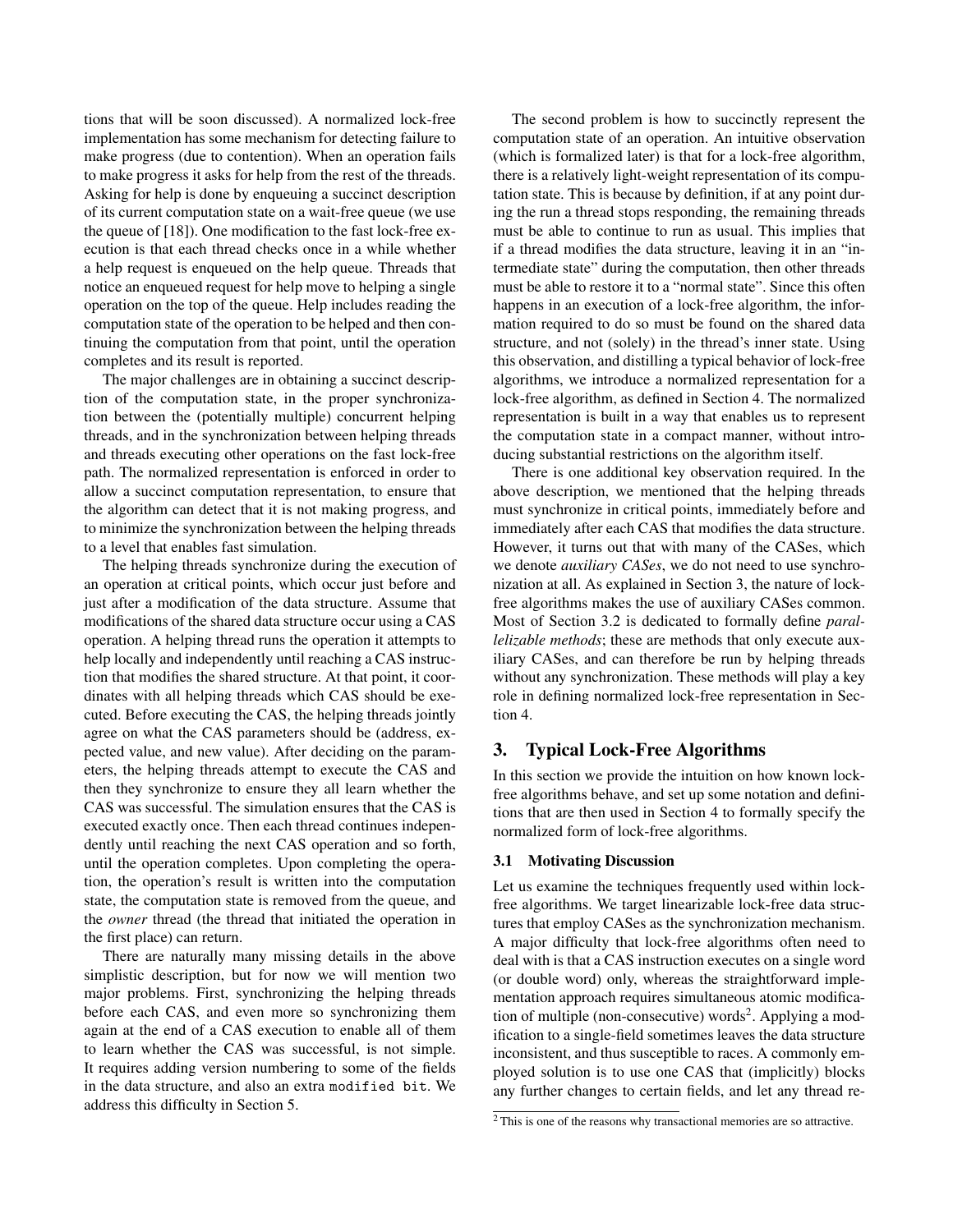move the blocking after restoring the data structure to a desirable consistent form and completing the operation at hand.

An elegant example is the delete operation in Harris's linked-list [14]. In order to delete a node, a thread first sets a special *mark* bit at the node's next pointer, effectively blocking this pointer from ever changing again. Any thread that identifies this "block" may complete the deletion by physically removing the node (i.e., execute a CAS that makes its predecessor point to its successor). The first CAS, which is executed only by the thread that initiates the operation, can be intuitively thought as an *owner CAS*.

In lock-free algorithms' implementations, the execution of the owner CAS is often separated from the rest of the operation (restoring the data structure to a "normal" form, and "releasing" any blocking set by the owner CAS) into different methods. Furthermore, the methods that do not execute the owner CAS but only restore the data structure can usually be safely run by many threads concurrently. This allows other threads to unblock the data structure and continue executing themselves. We call such methods *parallelizable methods*.

#### 3.2 Notations and Definitions

In this section we formally define the essential concepts used in this work.

DEFINITION 3.1. (Futile CAS.) *A futile CAS is a CAS in which the expected value and the new value are identical.*

DEFINITION 3.2. (Equivalent Executions.) *Two executions* E and E' of operations on a data structure D are considered equivalent *if the following holds.*

- *(Results:) In both executions all threads execute the same data structure operations and receive identical results.*
- *(Relative Operation Order:) The order of invocation points and return points of all data structure operations is the same in both executions.*

Note that the second requirement does not imply the same timing for the two executions. It only implies the same relative order of operation invocations and exits. For example, if the *i*th operation of thread  $T_1$  was invoked before the *j*th operation of  $T_2$  returned in E, then the same must also hold in  $E'$ . Clearly, if E and  $E'$  are equivalent executions, then E is linearizable if and only if  $E'$  is linearizable.

In what follows we identify methods that can be easily run with help, i.e., can be executed in parallel by several threads without harming correctness and while yielding adequate output. To formalize parallelizable methods we first define a harmless, or *avoidable* parallel run of a method. Loosely speaking, a run of a method is avoidable, if each CAS executed in it is avoidable. By avoidable, we mean that either: 1) the CAS fails, or 2) the CAS is futile, or 3) there exists an equivalent execution in which the CAS fails. Normally, in the equivalent execution, the CAS fails because a different thread executes the same CAS (i.e., same address,

same expected-value, and same new-value), but this is not obligatory by the definition.

DEFINITION 3.3. (Avoidable method execution) *A run of a method* M *by a thread* T *on input* I *in an execution* E *is avoidable if each CAS that* T *attempts during the execution of*  $M$  *is avoidable in the following sense. Let*  $S_1$  *denote the state of the computation right before the CAS is attempted* by  $T$ . Then there exists an equivalent execution  $E'$  for  $E$ *such that both executions are identical until reaching*  $S_1$ , and in  $E'$  the CAS that  $T$  executes in its next step (after  $S_1$ ) is either futile or unsuccessful. Also, in E<sup>1</sup> the first execution *step from*  $S_1$  *is executed by a thread who is the owner of an ongoing operation*<sup>3</sup> *.*

We now move to defining parallelizable methods that can be executed on the data structure without "harming" its consistency. To this end, we conduct a mental experiment in which we consider additional parallel threads that execute methods concurrently with the run of the algorithm. This mental experiment creates executions that are not "legal". We will not have real executions in which a thread will just run a single method of an operation out of the blue with parameters supplied by some oracle. However, the resulting execution is well defined and we will use such "illegal" executions as hybrids for an argument that one real execution (the wait-free run) is equivalent to another real execution (an equivalent lock-free run).

DEFINITION 3.4. (Parallelizable method.) *A method* M *is a parallelizable method of a given lock-free algorithm, if for any execution in which* M *is called by a thread* T *with an input* I *the following two conditions hold. First, the execution of a parallelizable method depends only on its input, the shared data structure, and the results of the method's CAS operations. In particular, the execution does not depend on the executing thread's local state prior to the invocation of the parallelizable method. Second, at the point where* M *is invoked, if we create and run a finite number of parallel threads, each one executing* M *on the same input* I *concurrently with the execution of* T*, then in any possible resulting execution, all executions of* M *by the additional threads are avoidable.*

Loosely speaking, for every invocation of a parallelizable method  $M$  by one of the newly created threads, there is an *equivalent execution* in which this method's invocation does not change the data structure at all. This is because every CAS it attempts might be executed by one of the other (original) threads, thus making it fail (unless it is futile). For example, Harris's linked-list search method is parallelizable. The only CASes that the search method executes are those that physically remove nodes that are already logically deleted. Assume  $T$  runs the search method, and consider one such

<sup>&</sup>lt;sup>3</sup> This implies that this owner thread is in the middle of executing some operation when arriving at  $S_1$ .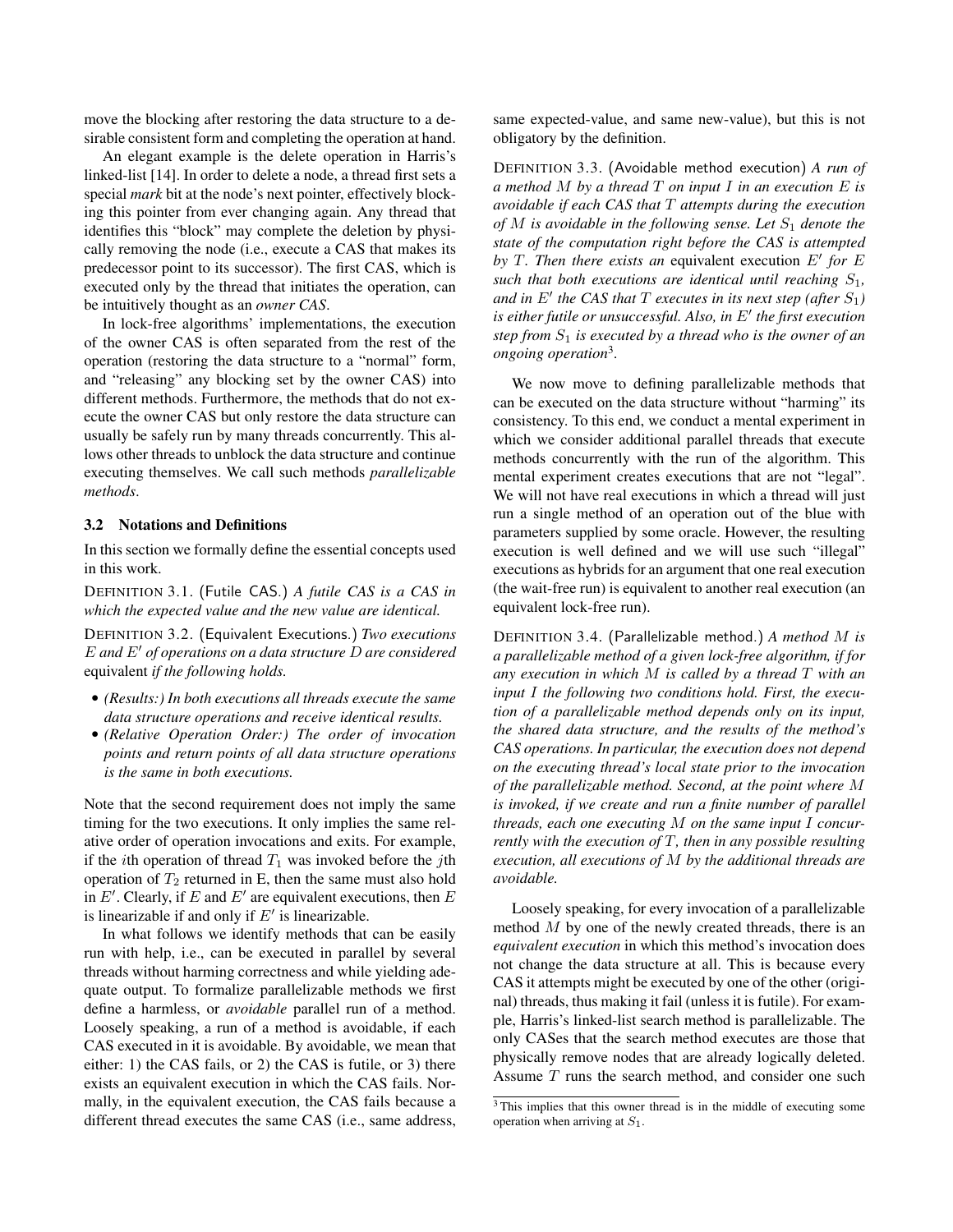logically deleted node. Consider a CAS in which T attempts to physically remove this node from the list. We denote the state right before this attempt  $S_1$ . Now consider the thread  $T_1$ , which marked this node as logically deleted in the first place. This thread must currently be attempting to physically remove the node so that it can exit the delete operation. An alternative execution in which  $T_1$  is given the time (at  $S_1$ ) to physically remove the node, and only then does  $T$  attempt the considered CAS and fails, is equivalent.

Parallelizable methods play an important role in our construction, since helping threads can run them unchecked. If a thread cannot complete a parallelizable method, helping threads may simply execute the same method as well. By the definition, parallelizable methods may be run out of the blue by threads that do not execute actual operations on the data structure.

In the proof, we will claim the equivalence of the waitfree execution and the lock-free one via several equivalent executions, some of them being "illegal" executions that run parallelizable methods "out of the blue" by additional threads that only execute these methods and cease to exist. Such "illegal" executions will only be used to incrementally argue that two legal executions of the real protocols are equivalent.

We now focus on a different issue. In order to run the fastpath-slow-path methodology, there must be some means to identify the case that the fast path is not making progress on time, and then move to the slow path. To this end, we define the Contention failure counter. Intuitively, a contention failure counter is a counter associated with an invocation of a method (i.e. many invocations of the method imply separate counters), measuring how often the method is delayed due to contention.

DEFINITION 3.5. (Contention failure counter.) *A* contention failure counter *for a method* M *is an integer field* C *associated with an invocation of* M *(i.e. many invocations of* M *imply many separate contention failure counters). Denote by C(t) the value of the counter at time t. The counter is initialized to zero upon method invocation, and is updated by the method during its run such that the following holds.*

- *(Monotonically increasing:) Each update to the contention failure counter increments its value by one.*
- *(Bounded by contention:) Assume* M *is invoked by Thread* T *and let* d(t) *denote the number of data structure modifications by threads other than* T *between the invocation time and time* t*. Then it always hold that*  $C(t) \leq d(t).$ <sup>4</sup>
- *(Incremented periodically:) The method* M *does not run infinitely many steps without incrementing the contention failure counter.*

A lock-free method must complete within a finite number of steps if no modifications are made to the data structure outside this method. Otherwise, allowing this method to run solo results in an infinite execution, contradicting its lockfreedom. Thus, the requirements that the counter remains zero if no concurrent modifications occur, and the requirement that it does not remain zero indefinitely, do not contradict each other. The contention failure counter will be used to determine that a method in the fast-path is not making progress and so its executer should switch to the slow path.

For most methods, counting the number of failed CASes can serve as a good contention failure counter. However, more complex cases exist.

## 4. Normalized Lock-Free Algorithms

In this section, we specify what a normalized lock-free algorithm is. We later show how to simulate a normalized lockfree algorithm in a wait-free manner automatically.

#### 4.1 The Normalized Representation

A normalized lock-free algorithm is one for which each operation can be presented in three stages, such that the middle stage executes the owner CASes, the first is a preparatory stage and the last is a post-execution step.

Using Harris's linked-list example, the delete operation runs a first stage that finds the location to mark a node as deleted, while sniping out of the list all nodes that were previously marked as deleted. By the end of the search (the first stage) we can determine the main CAS operation: the one that marks the node as deleted. Now comes the middle stage where this CAS is executed, which logically deletes the node from the list. Finally, in a post-processing stage, we attempt to snip out the marked node from the list and make it unreachable from the list head.

In a normalized lock-free algorithm, we require that: any access to the data structure is executed using a read or a CAS; the first and last stages be parallelizable, i.e., can be executed with *parallelizable methods*; and each of the CAS operations of the second stage be protected by versioning. This means that there is a counter associated with the field that is incremented with each modification of the field. This avoids potential ABA problems, and is further discussed in Section 5.

DEFINITION 4.1. *A lock-free algorithm is provided in a* normalized representation *if:*

- *Any modification of the shared data structure is executed using a CAS operation.*
- *Every* operation *of the algorithm consists of executing three methods one after the other and which have the following formats.*

1) CAS Generator*, whose input is the* operation's *input, and its output is a list of* CAS descriptors<sup>5</sup>

<sup>&</sup>lt;sup>4</sup> In particular, this implies that if no modifications were made to the data structure outside the method  $M$  since its invocation until time  $t$ , then  $C(t) = 0.$ 

<sup>5</sup> A CAS descriptor is a triplet: (address, expectedvalue, newvalue)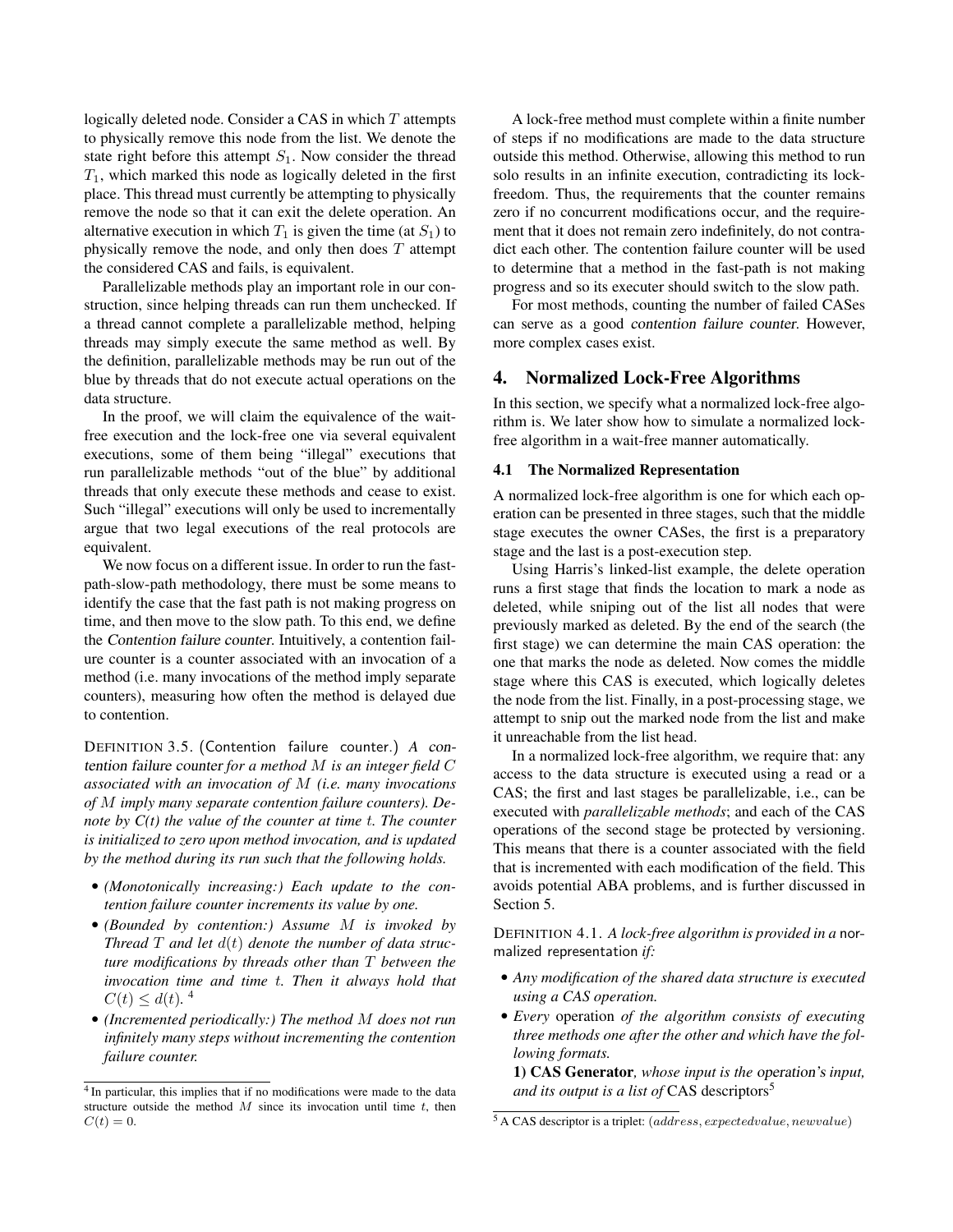2) CAS Executor*, which is a fixed method common to all data structures and all algorithms. Its input is the list of* CAS descriptors *output by the CAS generator method. The CAS executor method attempts to execute the CASes in its input one by one until the first one fails, or until all CASes complete. Its output contains the list of* CAS Descriptors *from its input and the index of the CAS that failed (which is zero if none failed).*

3) Wrap-Up*, whose input is the output of the* CAS Execution method *plus the* operation's *input. Its output is either the* operation *result, which is returned to the* owner thread*, or an indication that the* operation *should be restarted from scratch (from the* Generator method)*.*

- *The* Generator *and the* Wrap-up *methods are parallelizable and they have an associated* contention failure counter*.*
- *Finally, we require that the CASes that the Generator method outputs be for fields that employ versioning (i.e., a counter is associated with the field to avoid an ABA problem).*

All lock-free algorithms for data structures that we are aware of today can be easily converted into this form. As an example, a normalized representation of Harris's linkedlist is given in Section 6. We have also devised normalized representations for the binary-search-tree of Ellen et al. [7], the skiplist of Herlihy and Shavit [17], and the linked-list of Fomitchev and Ruppert [11]. This is probably the best indication that this normalized representation covers natural lock-free algorithms. We remark that all abstract data types can be implemented in a normalized lock-free algorithm, using a simplified version of the universal construction of Herlihy [15], but this construction is likely to be inefficient.

Intuitively, one can think of this normalized representation as separating owner CASes (those are the CASes that must be executed by the *owner thread* in the lock-free algorithm) from the other (denoted auxiliary) CASes. The auxiliary CASes can be executed by many helping threads and therefore create *parallelizable methods*. Intuitively, the first (generator) method can be thought of as running the algorithm without performing the owner CASes. It just makes a list of those to be performed by the executor method, and it may execute some auxiliary CASes to help previous operations complete.

As an example, consider the DELETE operation of Harris's linked-list. When transforming it to the normalized form, the generator method should call the search method of the linked-list. The search method might snip out marked (logically deleted) nodes; those are auxiliary CASes, helping previous deletions to complete. Finally, the search method returns the node to be deleted (if a node with the needed key exists in the list). The CAS that marks this node as logically deleted is the owner CAS, and it must be executed exactly once. Thus, the generator method does not execute this owner CAS but outputs it to be executed by the CAS Executer method. If no node with the needed key is found in the list, then there are no owner CASes to be executed, and the generator method simply returns an empty list of CASes.

Next, the executor attempts to execute all these owner CASes. In Harris's linked list, like in most known algorithms, there is only one owner CAS. The CAS EXECU-TOR method attempts the owner CAS (or the multiple owner CASes one by one), until completing them all, or until one of them fails. After the CAS EXECUTOR method is done, the operation might already be over, or it might need to start from scratch (typically if a CAS failed), or some other auxiliary CASes should be executed before exiting. The decision on whether to complete or start again (and possibly further execution of auxiliary CASes) is done in the WRAP-UP method. In Harris' linked-list example, if the GENERATOR method outputted no CASes, then it means that no node with the required key exists in the list, and the wrap-up method should return with failure. If a single CAS was outputted by the GENERATOR but its execution failed in the EXECUTER, then the operation should be restarted from scratch. Finally, if a single CAS was outputted by the GENERATOR and it was successfully executed by the EXECUTER, then the wrap-up method still needs to physically remove the node from the list (an auxiliary CAS), and then return with success. Removing the node from the list can be done similarly to the original algorithm, by calling the SEARCH method again.

### 5. Transformation Details

In this section, we provide the efficient wait-free simulation of any normalized lock-free algorithm. We start with an overview.

To execute an operation, a thread starts by executing the normalized lock-free algorithm with a *contention failure counter* checked occasionally to see if contention has exceeded a predetermined limit. If the operation completes, then we are done. Otherwise, the contention failure counter exceeded its threshold and the slow path must be taken. The slow path begins by the thread creating an *operation record* object that describes the operation it is executing. A pointer to this operation record is then enqueued in a wait-free queue called the *help queue*. Next, the thread helps operations on the *help queue* one by one according to their order in the queue, until its own operation is completed. Threads in the fast path that notice a non-empty *help queue* provide help as well, before starting their own fast-path execution.

To provide help, a thread examines the first operation record enqueued on the *help queue*. The operation record describes which operation should now be executed, and also which of its three methods needs to be run. Running the CAS GENERATOR method or the WRAP-UP method is easier, as they are parallelizable methods and they can be run by several threads concurrently at no risk. To execute one of these two, the helping thread executes their code using the input in the operation record. Upon completion, the helping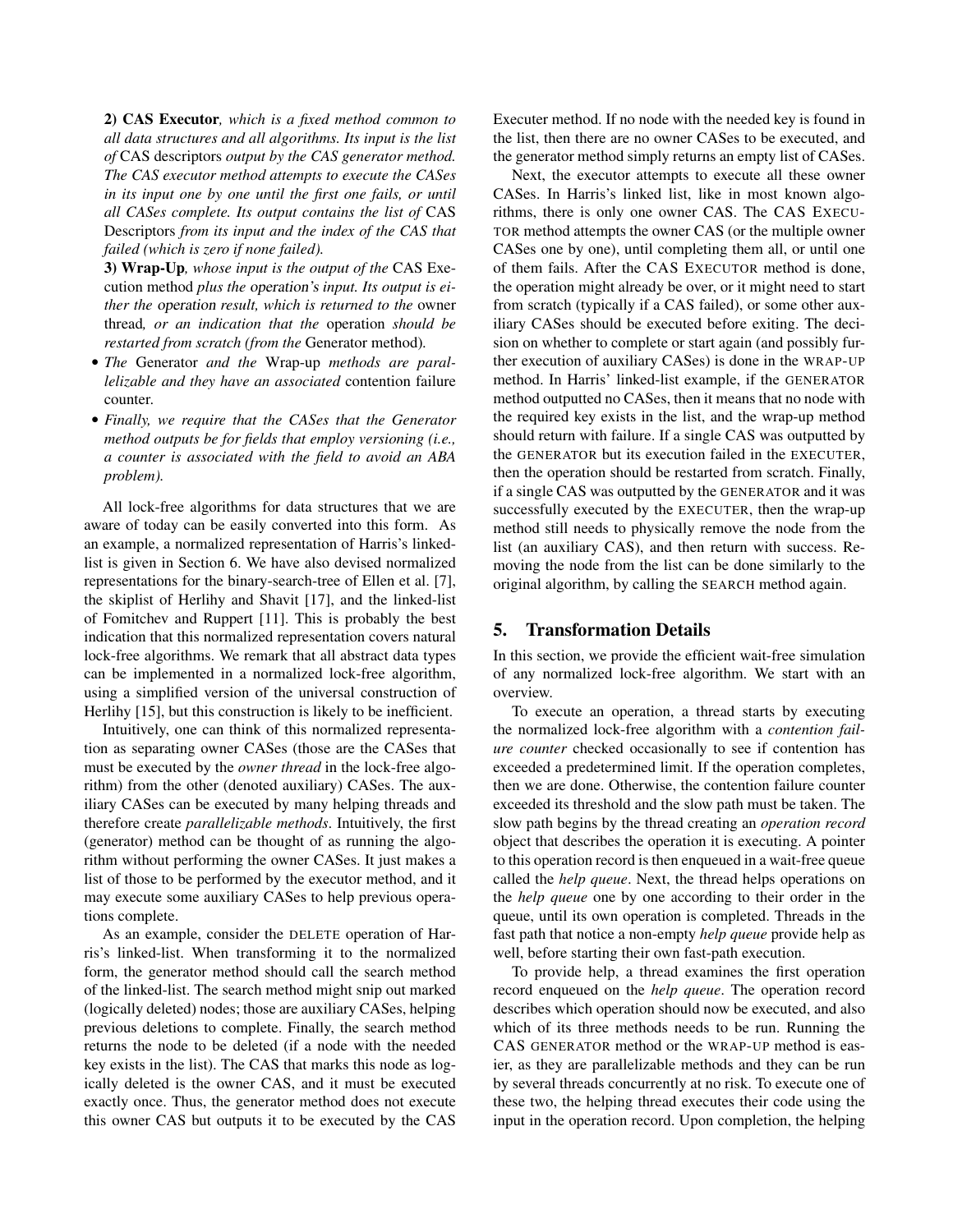thread creates a new updated operation record that includes the output of the method. It then tries (using an atomic CAS) to let the new operation record replace the original one, and become visible to all threads. If this CAS fails, then another thread has already completed the execution of this method and reported a (perhaps different) output, which has been publicly set as this method's output. The helping thread proceeds to help using the new publicly visible operation record, whether this operation record has been created by itself or by a different helping thread. It remains to describe helping the CAS EXECUTOR method.

The CAS EXECUTOR method is not parallelizable and therefore helping threads cannot simply run it concurrently. To support a concurrent execution of it, fields that can potentially be modified by the CAS EXECUTOR are paired with a versioning field and a modified bit. These additional fields allow executing each CAS exactly once, and publicly report success or failure. The success or failure of each CAS is reported in a special field on the CAS list. This controlled execution of the critical CASes requires care to ensure that: each CAS is executed exactly once, the success of the CAS gets published even if one of the threads stops responding, and an ABA problem is not created by letting several threads execute this sensitive CAS instead of the single thread that was supposed to execute it in the original lock-free algorithm. To achieve this careful execution, we first assume that each CAS is versioned, so that a belated CAS that occurs long after the original CAS completed, cannot foil the execution and it must fail. Furthermore, a common problem that appears when designing wait-free algorithms with helping threads naturally arises here. We need to execute the CAS in one memory location and report that the execution succeeded (or not) in a different memory location (in the CAS list pointed to by the operation record). To achieve this, we use, in addition to the version number (or in fact as part of the version number), an extra modified bit to signal whether the CAS has already been executed (successfully) or not. The details follow.

#### 5.1 The Help Queue and the Operation Record

The description of operations that require help is kept in a wait-free queue, similar to the one proposed by Kogan and Petrank in [18]. The queue in [18] supports the standard ENQUEUE and DEQUEUE operations. We slightly modify it to support three operations: ENQUEUE, PEEK, and CONDITIONALLY-REMOVE-HEAD. The ENQUEUE operation just enqueues a value to the tail of the queue as usual. The new PEEK operation returns the current head of the queue, without removing it. Finally, the CONDITIONALLY-REMOVE-HEAD operation receives a value it expects to find at the head of the queue, and removes it (dequeues it) only if this value is found at the head. In this case it returns *true*. Otherwise, it does nothing and returns *false*. This queue is in fact simpler to design than the original queue, because DEQUEUE is not needed, because PEEK requires a single

| OperationRecordBox:<br>val // points to a record                            | <b>CAS Descriptor:</b><br>target // target address<br>expected-value<br>new-value<br>state // pending/failure/success                                                                                                                    |
|-----------------------------------------------------------------------------|------------------------------------------------------------------------------------------------------------------------------------------------------------------------------------------------------------------------------------------|
| OperationRecord:<br>input<br>state<br>CAS-list // a list of CAS descriptors | ownerTid // the owner thread of this operation<br>operation // Optype, i.e. insert, delete, contains<br>// input parameters for the operation<br>// one of: restart / pending / completed<br>result // operation result (when completed) |

Figure 1. Operation Record

read, and the CONDITIONALLY-REMOVE-HEAD can be executed using a single CAS. (Therefore, CONDITIONALLY-REMOVE-HEAD can be easily written in a wait-free manner.) Some care is needed because of the interaction between EN-QUEUE and CONDITIONALLY-REMOVE-HEAD, but a similar mechanism already appears in [18], and we simply used it in our case as well.

We use this queue as the help queue. If a thread fails to complete an *operation* due to contention, it asks for help by enqueuing a request on the help queue. This request is in fact a pointer to a small object (the operation record box) that is unique to the operation and identifies it. It is only reclaimed when the operation is complete. In this operation record box object there is a pointer to the operation record itself, and this pointer is modified by a CAS when the operation's status needs to be updated. We specify the content of this object and record in Figure 1.

#### 5.2 Asking for Help and Giving Help

When a thread  $T$  starts executing a new operation, it first PEEKs at the head of the help queue. If it sees a non-null value, then  $T$  helps the enqueued operation before executing its own operation. After helping to complete one operation, T proceeds to execute its own operation (even if there are more help requests pending on the queue).

A thread starts executing its own operation by running the (normalized) lock-free version of the operation. As lockfreedom does not guarantee non-starvation, the thread may run for a long time without making progress. To obtain nonstarvation, we make the thread check periodically that its *contention failure counter* does not exceed a predetermined limit. This check should be performed periodically, e.g., on each function call and each backward jump. If the operation completes while executing the lock-free (fast) path, then we are done. This must be the case when no contention occurs, because the given lock-free algorithm must make progress when no contention is encountered. Otherwise, the contention failure counter will notify that the operation is delayed due to contention. In this case, the thread creates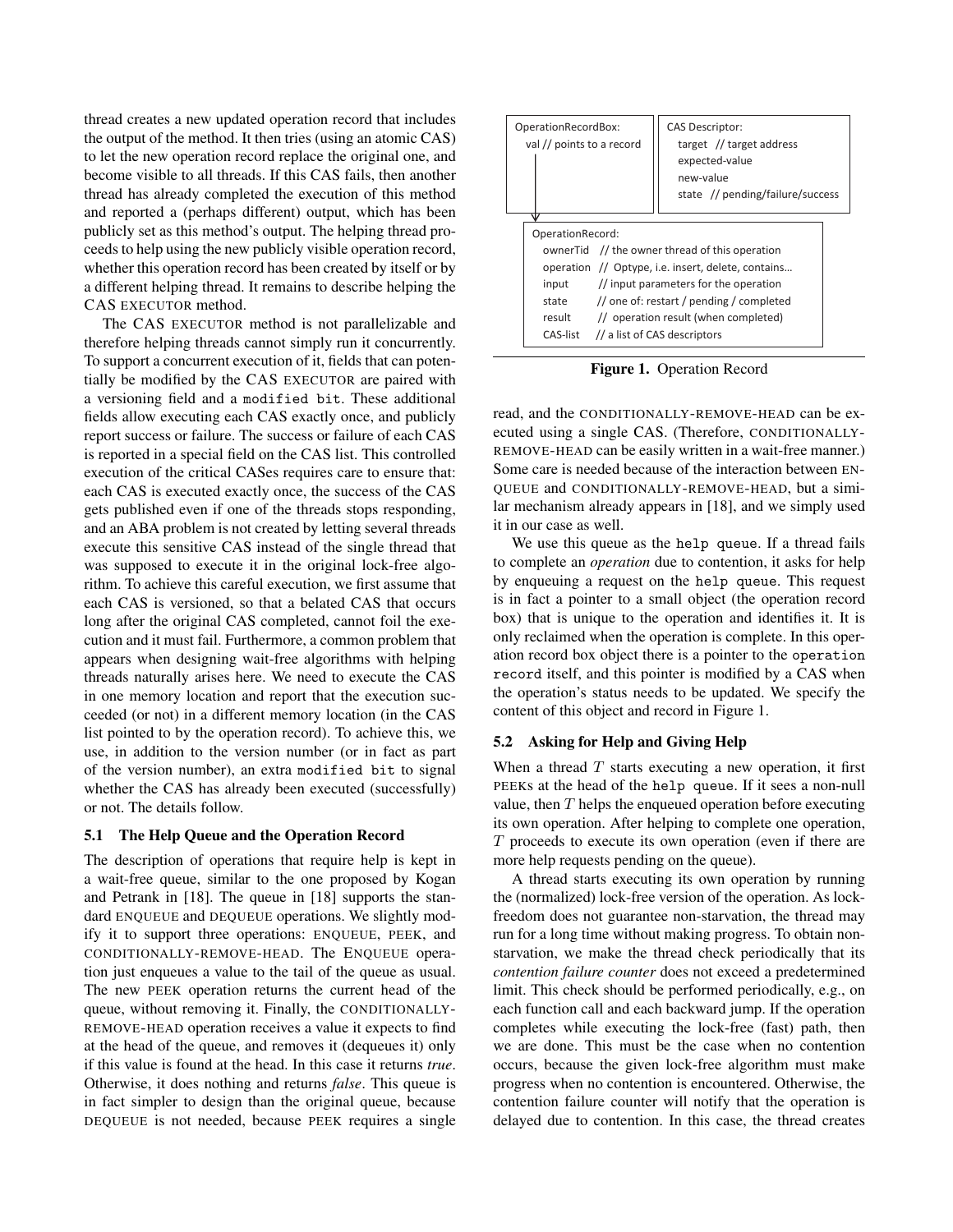|    | 1: void help (boolean being Helped, Operation Record Box my HelpBox) |
|----|----------------------------------------------------------------------|
|    |                                                                      |
| 2: | while (true) $\{$                                                    |
| 3: | $OperationRecordBox head = helpQueue. peekHead$ .                    |
| 4: | if (head $!=$ null)                                                  |
| 5: | helpOp(head);                                                        |
| 6: | if (!beingHelped   myHelpBox.val.state = $OpState.compileed)$ )      |
| 7: | return:                                                              |
| 8: |                                                                      |
| 9: |                                                                      |
|    |                                                                      |

Figure 2. The help method

an operation record, encapsulates it with an operation record box and requests help by enqueuing the operation record box on the wait-free help queue. Next, the enqueuing thread starts helping the operations on the help queue one by one, until its own operation is completed (in practice, its own operation is likely to be the only one in the queue).

To participate in helping an operation, a thread calls the HELP method, telling it whether it is on the fast path, and so willing to help a single operation, or on the slow path, in which case it also provides a pointer to its own operation record box. In the latter case, the thread is willing to help all operations up to its own operation. The HELP method will PEEK at the head of the help queue, and if it sees a non-null operation record box, it will invoke the HELPOP method. A null value means the help queue is empty, and so no further help is needed.

The HELPOP, invoked by the HELP method, helps a specific *operation*  $O$ , until it is completed. Its input is  $O$ 's operation record box. This box may either be the current head in the help queue or it is an operation that has been completed and is no longer in the help queue. As long as the operation is not complete, HELPOP calls one of the three methods, PRECASES, EXECUTECASES, or POST-CASES, as determined by the operation record. If the operation is completed, HELPOP attempts to remove it from the queue using CONDITIONALLY-REMOVE-HEAD. When the HELPOP method returns, it is guaranteed that the operation record box in its input represents a completed operation and is no longer in the help queue.

The PRECASES method invokes the CAS GENERATOR method of the normalized lock-free algorithm, which generates the list of CAS descriptions for the CAS EXECUTOR. It runs a monitored version of the generator, which occasionally checks the contention counter in order to guarantee this method will not run forever. If the CAS GENERATOR completes its execution without being halted prematurely due to the contention failure counter, The PRECASES method allocates a new operation record that holds the result returned by the CAS GENERATOR. Then, the PRECASES method attempts to make its operation record the official global operation record for this operation by attempting to atomically change the operation record box to reference it. There is no need to check whether this attempt succeeded, any operation

|     | 1: void helpOp(OperationRecordBox box) {                                  |
|-----|---------------------------------------------------------------------------|
| 2:  | $OperationRecord = null;$                                                 |
| 3:  | $d\sigma$ {                                                               |
| 4:  | $record = box.val$ ;                                                      |
| 5:  | if (record.state == $OpState.restart$ ) {                                 |
| 6:  | preCASes(box, record);<br>$\triangleright$ CAS generator plus extras.     |
| 7:  |                                                                           |
| 8:  | if (record.state $==$ OpState.pending) {                                  |
| 9:  | $executeCASes(record);$ $\triangleright$ carefully executes the CAS list. |
| 10: | $postCASes(box, record);$ $\rightarrow$ wrap-up method, plus extras.      |
| 11: |                                                                           |
| 12: | while (record.state $==$ OpState.restart    record.state $==$ Op-         |
|     | State.pending);                                                           |
| 13: | helpQueue.conditionallyRemoveHead(box);                                   |
| 14: |                                                                           |

Figure 3. The helpOp method

|    | 1: void preCASes(OperationRecordBox box, OperationRecord record) { |
|----|--------------------------------------------------------------------|
| 2: | $ArrayList < ICa sDesc > cas-list = Monitored Run (Of Genera-$     |
|    | torMethod on record);                                              |
| 3: | if (cas-list != null) {<br>▷                                       |
| 4: | newRecord = new OperationRecord(record.ownerTid,                   |
|    | record.operation, record.input, OpState.pending, null, cas-list);  |
| 5: | box.val.compareAndSet(record, newRecord);                          |
| 6: |                                                                    |
| 7: |                                                                    |
|    |                                                                    |

Figure 4. The preCASes method

record installed by any of the concurrently executing threads is a proper record that can be used to continue the operation.

If during the execution of the CAS GENERATOR method the contention counter reaches the predetermined threshold, the thread simply quits this method with null and reads the operation record box to see if another thread has made progress with this operation (if not, the HELPOP method will call the PRECASES method again.) If the OperationRecord is not replaced by a new one, then soon enough all threads will only run this CAS GENERATOR method, all helping the same operation.

Using the fact that the original algorithm is lock-free, it is possible to show that eventually some thread will successfully complete the operation without being interrupted by the contention failure counter. Intuitively, parallelizable methods can only execute a finite number of CASes while no owner CASes are exeucted<sup>6</sup>. For example, in the normalized form of Harris's linked list, given in Section 6, parallelizable methods can only execute physical deletions of logically deleted nodes. Thus, the number of CASes executed in the parallelizable methods is bounded by the number of logical deletions, and logical deletions are never executed inside parallelizable methods. Once the helping threads complete all the remaining physical deletions, they will execute no more CASes, and will not stop each other from completing.

<sup>6</sup> Formally, this is not accurate and some pathological exceptions exist. However, even in those cases some thread must successfully complete the operation eventually.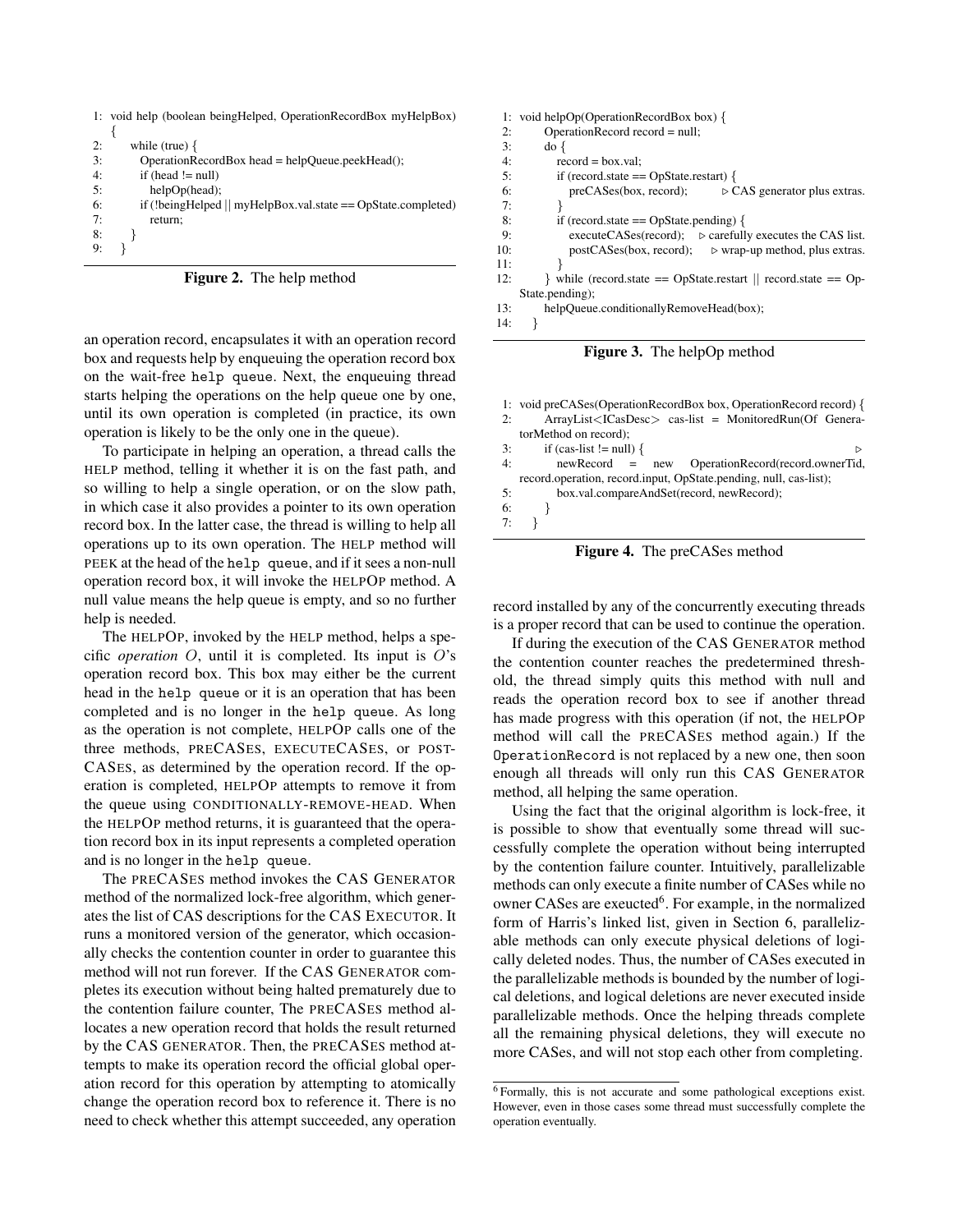Next, we carefully execute the CASes obtained by the PRECASES method. This is done in the EXECUTECASES method (Figure 5). It receives as its input the operation record, which holds the list of CAS descriptions to be executed. Each CAS description is also associated with a state field, which describes the execution state of this CAS: succeeded, failed, or still pending. Ideally, we would have liked to execute three instructions atomically: (1) read the state, (2) attempt the CAS (if the state is pending), and (3) update the CAS state. Unfortunately, since these three instructions work on two different locations (the CASed memory address and the CAS state) we cannot run this atomically without using a heavy mutual exclusion machinery that foils waitfreedom (and is also costly).

We solve this atomicity problem and an additional ABA problem by adding the versioning mechanism to the fields that are being CASed. The ABA problem is introduced because a thread may be inactive for a while and then attempt to execute a CAS that was already executed. Returning to the atomicity issue, we must report the outcome of a CAS execution correctly, even if the thread that performed the successful CAS is delayed before reporting the success and all other threads fail to execute the CAS (as the field has already been modified). The ABA and the atomicity problems nicely represent two major standard problems that arise with the incorporation of a help mechanism to make a lock-free algorithm wait-free.

To solve the first ABA problem we employ versioning with all fields that require CASes. To solve the second problem we use an additional bit with each CASed field. (Practically, this would be one of the version bits.) This bit, denoted the modified bit, will signify that a successful CAS has been executed but (possibly) not yet reported. So when a CAS is executed, a successful execution will put the new value together with the modified bit set. All further attempts to modify this field must fail as the old value of any CAS never has this bit set. Thus, the operation that follows a successful CAS operation must be a CAS that clears this bit. However, before any thread attempts to clear this bit, the thread must first update the state of the CAS to reflect this success.

To summarize, the EXECUTECASES method goes over the CASes in the list one by one, and helps execute them as follows. First, it reads the CAS state. If it is successful and the modified bit is set, and if the version has not yet been incremented, then it uses a CAS to clear the modified bit and increment the version and moves on to help the next CAS. Otherwise, if the CAS state is currently set to failure, then the EXECUTECASES method immediately returns. Otherwise, the state is pending, and EXECUTECASES attempts to execute the listed CAS and set the modified bit atomically with it. Next, it checks whether the modified bit is set, and if it is, it sets the (separate) CAS state to success and only then attempts to clear the modified bit. Now if 1: private void executeCASes(OperationRecord record) {

- 2: for (int i = 0; i < record.numOfCases(); i++) {
- 3: ICasDesc cas = record.list.get(i);
- 4: if  $(cas.GetState) = CasState.success)$  {
- 5: cas. ClearBit();  $\triangleright$  clears modified bit (if set). (See Remark 1)

6: continue;

- $7:$
- 8: if (cas.GetState() == CasState.failure)
- 9: return;
- 
- 10: cas.ExecuteCas();<br>11: if (cas.ModifiedBitSet()) { 11: if (cas.ModifiedBitSet()) {  $\triangleright$  Checking not only that the
- modified bit is checked, but also that the version has not changed. 12: cas.SetState(CasState.success);  $\triangleright$  Cas Succeeded. State is
- modified atomically with a CAS.
- 13: cas.ClearBit();  $\triangleright$  (See Remark 1)
- $14:$
- 15: if (cas.GetState() != CasState.success) {
- 16: cas.SetState(CasState.failure);  $\triangleright$  Either this state change will fail because it has been previously updated, or the CAS really failed.
- 17: return;
- 18: }
- $19:$  }
- 20: }
- 21: Remarks:
- 22: 1. Clearing the modified bit is done with a CAS. The expected value for this CAS instruction is the new value of the original CAS.

Figure 5. The executeCASes Method

the CAS state is not set to success, then EXECUTECASES sets this state to failure and returns. Otherwise, success is achieved and EXECUTECASES proceeds to the next CAS.

An invariant of this mechanism is that in the entire data structure, only a single modified bit might be set at any given moment. This is exactly the bit of the CAS that is currently being helped by all helping threads. Before clearing this modified bit, no other CAS execution can be helped.

The existence of the modified bit requires a minor modification to the fast-path. When a thread attempts a CAS and the CAS fails in the fast-path, it should check to see whether the CAS failed because the modified bit in the required field is set. If so, the thread should pause its current execution and call the help method to participate in helping the current operation to complete (clearing this bit in the process). Failing to do so will foil the lock-freedom property (and the wait-freedom property as well), because the thread may forever fail in attempts to modify that field, even when running solo.

After the CASes are executed, the HELPOP method calls the POSTCASES method (Figure 6), which invokes the WRAP-UP method of the original lock-free algorithm. If the WRAP-UP method fails to complete due to contention, the monitored run will return null and we will read again the operation record box. If the WRAP-UP method was completed without interruption, the POSTCASES method attempts to make its private operation record visible to all by atomically attempting to link it to the operation record box. Note that its private operation record may indicate a need to start the operation from scratch, or may indicate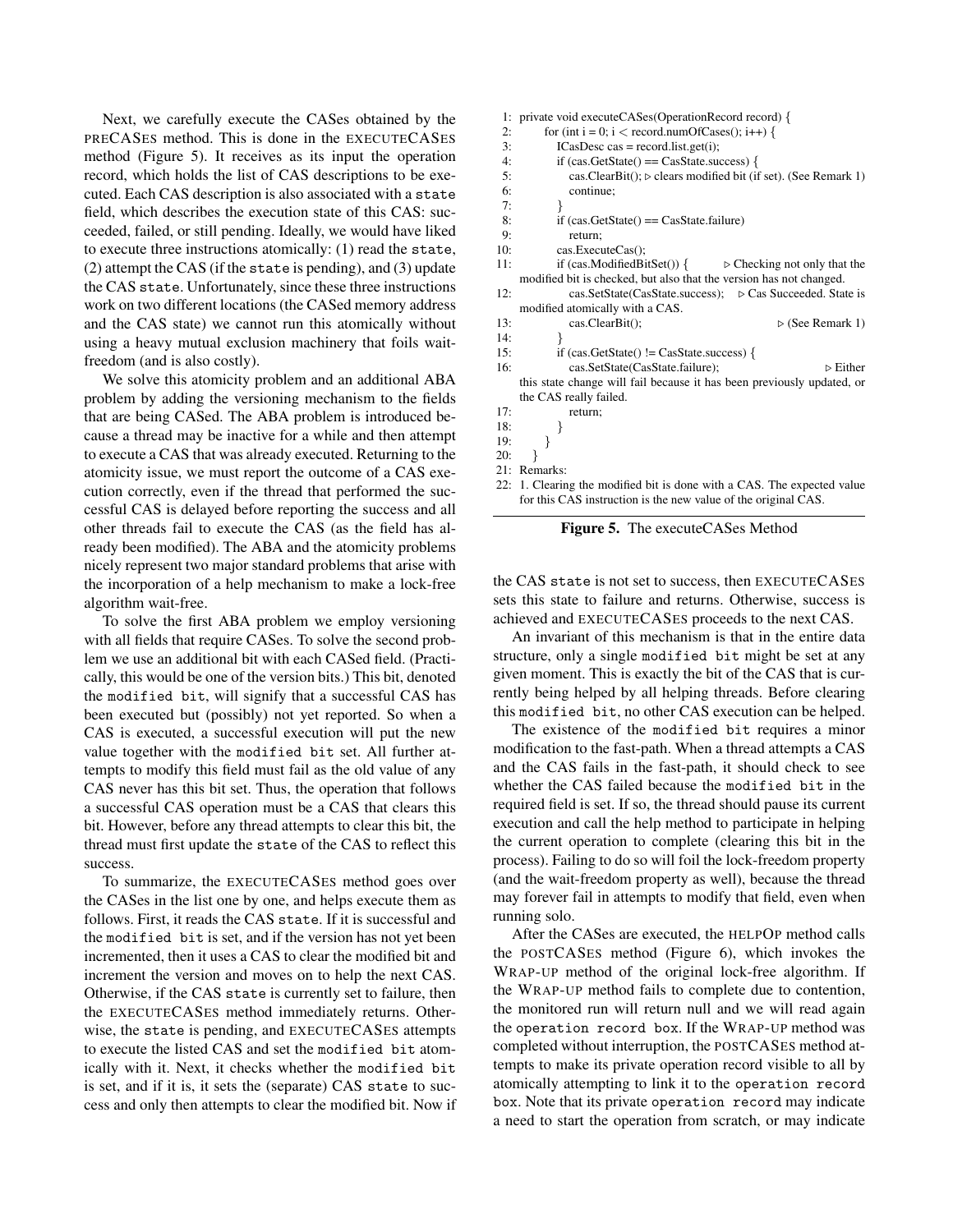```
1: void postCASes(OperationRecordBox box, OperationRecord record)
   {
2: shouldRestart, operationResult = MonitoredRun(of Wrapup
  Method on record);
3: if (operationResult == Null) Return
4: if (shouldRestart)
5: newRecord = new OperationRecord(record.ownerTid,
  record.operation, record.input, OpState.restart, null, null);
6: else
7: newRecord = new OperationRecord(record.ownerTid,
  record.operation, record.input, OpState.completed, operationResult,
  null);
8: box.val.compareAndSet(record, newRecord);
9: }
```
Figure 6. The postCASes Method

that the operation is completed. When the control is returned to the HELPOP method, the record is read and the execution continues according to it.

# 6. Example: Harris's Linked-List

Harris designed a practical lock-free linked-list [14]. A Java implementation of it is available in [17]. Harris's list is a sorted list of nodes in which each node holds an integer key, and only one node with a given key may be in the list at any given moment. He employed a special mark bit in the next pointer of every node, used to mark the node as logically deleted. Thus, a node is deleted by first marking its next pointer using a CAS (in effect, locking this pointer from ever changing again) and then physically removing it from the list by a CAS of its predecessor's next field. Inserting a new node can be done using a single CAS, making the new node's designated predecessor point to the new node.

We start by noting that Harris's SEARCH method, which is used by both the INSERT and DELETE operations, is a *parallelizable method* as is (there is no need to change it to make it parallelizable). The SEARCH method's input is an integer key, and its output is a pair of adjacent nodes in the list, the first with a key smaller than the input value, and the second with a key greater than or equal to the input value. The SEARCH method might make changes to the list: it might physically remove marked nodes, those nodes that are logically deleted. The SEARCH method is restarted in practice anytime an attempted CAS fails. (Such an attempted CAS is always an *auxiliary CAS*, attempting to physically remove a logically deleted node.) A simple enough *contention failure counter* for this method can be implemented by counting the times this CAS failure happens.

#### *We now specify a normalized form of Harris's linked-list.*

- A *contention failure counter* for all of the methods in Harris's linked-list can be implemented by counting the number of failed CASes.
- The *parallelizable Generator* method is implemented as follows: For an insert(key) operation:
	- Call the original search(key) method.
- If a node is found with the wanted key, return an empty list of CAS-descriptors. (The insert fails.)
- If a pair (pred, succ) is returned by the search method, create a new node n with the key, set n.next  $=$  succ, and return a list with a single CAS descriptor, describing a change of pred.next to point to n.

The generator method for a delete(key) operation is:

- Call the original search(key) method.
- If no node is found with the given key, return an empty list of CAS-descriptors.
- If a node n was found appropriate for deletion, return a list with a single CAS descriptor, describing a change of n.next to set its *mark bit*.

The generator method for a contains(key) operation is:

- return an empty list of CAS-descriptors.
- The *parallelizable Wrap-up* method is implemented as follows: For an insert(key) or a delete(key) operation:
	- If the list of CAS-descriptors is empty, exit with result false (operation failed).
	- If the CAS-descriptor was executed successfully, exit with result true (operation succeeded). For a delete operation, call the original search(key) prior to returning true, to ensure the node is physically removed.
	- If the CAS-descriptor was not successful, indicate that a restart of the operation is required.

For a contains(key) operation:

• Call the original contains(key) method [17] (which is already a parallelizable method) and exit with the same result.

Note that there is a difference between calling the search method from inside the help mechanism via the GENERA-TOR method, and calling it from outside the help mechanism while executing the fast lock-free path. When calling from outside the GENERATOR method, if a thread tries to remove a logically deleted node and fails due to a checked modified bit, the thread switches to the help mechanism<sup>7</sup>. While when called from inside the Generator method, it is already inside the help mechanism, and thus recalling it should be avoided. For this reason, in the actual Java code, the search method receives a second parameter, a boolean that signifies whether the calling thread is already inside the slow path or not.

# 7. Correctness Highlights

We now discuss some key issues in the correctness proof for the simulation described in this paper. Assume that the given algorithm, denoted LF, is a linearizable lock-free algorithm presented in a normalized form for a certain abstract data type, ADT. Let WF be the output algorithm as described in

 $7$ As explained in Section 5.2, failing to do so will foil the lock-freedom property.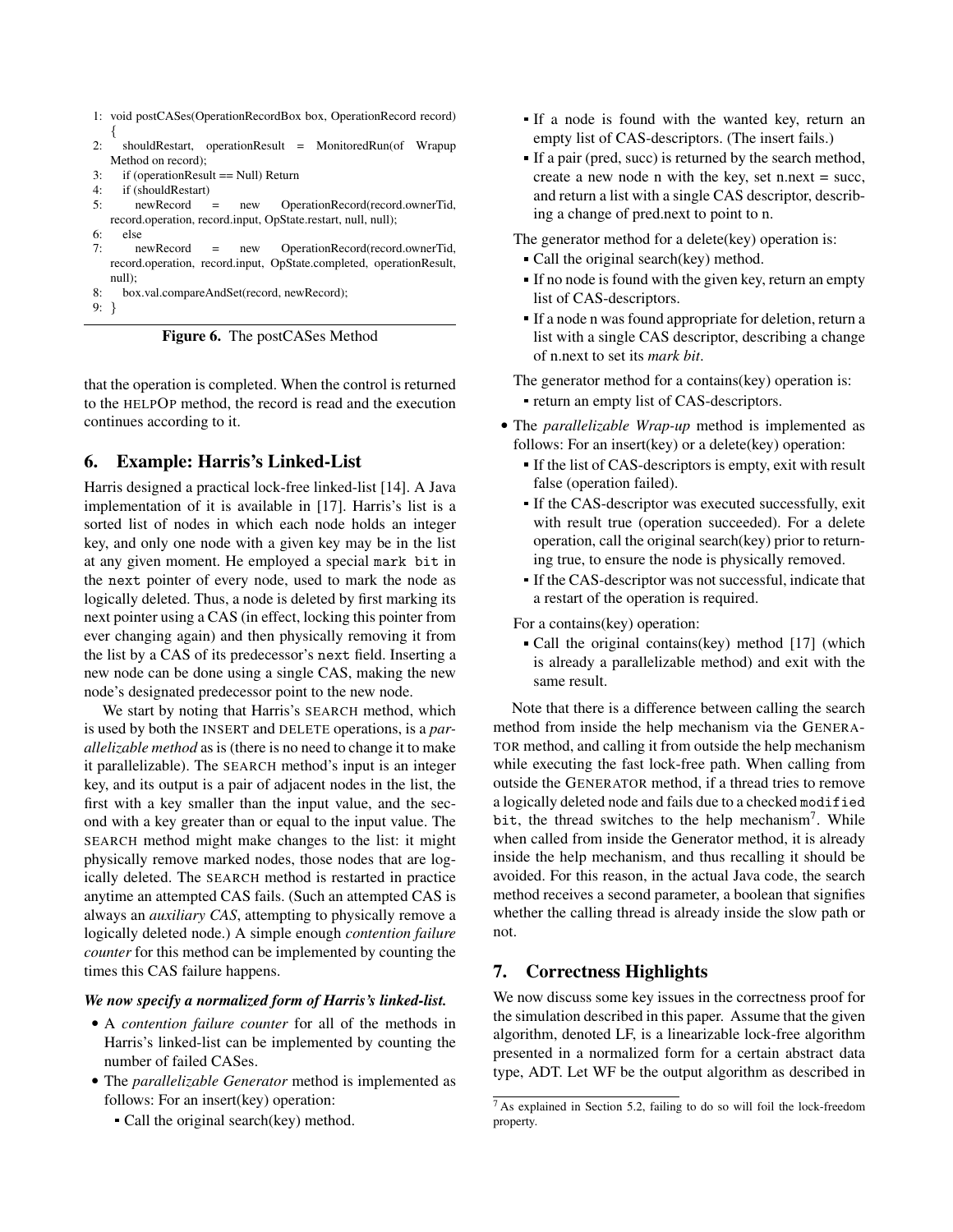Section 5 with LF being the simulated lock-free algorithm. Then we claim that WF is a linearizable wait-free algorithm for the same abstract data type, ADT.

We show that for every execution of WF, there is an *equivalent execution* (Definition 3.2) of LF. Since we know that LF is correct and linearizable, it follows that WF is correct and linearizable as well. Consider any given execution of WF. We build an equivalent execution of LF in three steps. Step 1: (Segregate generator and wrap-up.) Given an execution  $E_0$  of WF we build an equivalent execution  $E_1$  in which any operation executed in the slow path in  $E_0$  by several helping threads is replaced by an operation that is executed by one single thread in the slow path. This single thread in  $E_1$  executes the GENERATOR and WRAP-UP methods as they were performed by threads that successfully reported their respective results into the operation record box of this operation in  $E_0$ . Other threads may execute the GENERATOR or WRAP-UP *parallelizable methods* concurrently in  $E_1$ , but the output they produce is discarded and not used.

Step 2: (Move redundant help operations to auxiliary **threads.**) Given an execution  $E_1$  output by Step 1, we build an equivalent execution  $E_2$  in which all the extra executions of the GENERATOR or WRAP-UP *parallelizable methods*, whose output is discarded, are executed by new additional unrelated threads, each performing only one such extra method execution.

**Step 3: (Drop auxiliary threads.)** Given an execution  $E_2$ output by Step 2, we construct an equivalent execution  $E_3$  in which the additional unrelated threads are simply dropped. Using the fact that these additional threads execute *avoidable* methods, it can be shown that the resulting execution is equivalent. The execution  $E_3$  is a legal linearizable execution of LF, which is equivalent to  $E$  and we are done.

*Wait Freedom* An easier yet critical part of the proof is showing that each operation in WF is completed after a finite number of steps. This is done in two steps. First, we show that if there is an operation in WF that takes an unbounded number of steps to complete, then from some point in the execution, no operation at all can be completed (since all the threads will be helping this single operation). Second, we use again the transition from an execution of WF  $(E_0)$ to an execution of LF  $(E_3)$ . If for infinitely many steps no operation is linearized in  $E_0$ , then no operation is linearized in  $E_3$  as well, in contradiction to the lock-free property of the original algorithm. Thus, WF is shown wait free by way of contradiction.

## 8. Performance

We chose four well-known lock-free algorithms of three widely-used data structures, and used the transformation described in this paper to derive a wait-free algorithm for each. In our implementation we applied a (generally applicable) optimization: we used the original (non-normalized) lockfree algorithm for the fast path with an additional contention failure counter for each of the methods of the original algorithm. This optimization is possible whenever the normalized algorithm and the original algorithm can safely run concurrently on the same data structure.

The performance of each wait-free algorithm was compared against the original lock-free algorithm. We stress that we compared against the original lock-free version of the algorithm without adding versioning to the CAS operations and without modifying it to fit a normalized representation.

The four lock-free algorithms we chose were Harris's linked-list [14], the binary-search-tree of Ellen et al. [7], the skiplist of Herlihy and Shavit [17], and the linked-list of Fomitchev and Ruppert [11]. All implementations were coded in Java. The Java implementations for Harris's linkedlist and the skiplist were taken from [17]. We implemented the binary search tree and the list of Fomitchev and Ruppert in the most straightforward manner, following the papers.

In this work we do not specifically address the standard problem of memory management for lock-free (and waitfree) algorithms. If the original lock-free algorithm reclaims unused objects, then the obtained simulation works well with it, except that we need to reclaim objects used by the generated algorithm: the operation records, the operation record boxes, and the nodes of the help queue. This can be done using a few (constant) number of hazard pointers [21] per thread. The implementation is tedious, but does not introduce a significant difficulty.

All the tests were run on SUN's Java SE Runtime, version 1.6.0. We ran the measurements on 2 systems. The first is an IBM x3400 system featuring 2 Intel(R) Xeon(R) E5310 1.60GHz quad core processors (overall 8 cores) with a memory of 16GB and an L2 cache of 4MB per processor. The second system features 4 AMD Opteron(TM) 6272 2.1GHz processors, each with 8 cores (overall 32 cores), each running 2 hyper-threads (overall 64 threads), with a memory of 128GB and an L2 cache of 2MB per processor.

We used a micro-benchmark in which 50% of the operations are *contains*, 25% are *insert*, and 25% are *delete*. Each test was run with the number of threads ranging from 1 to 16 in the Xeon, and 1 to 32 in the Opteron. The keys were randomly and uniformly chosen in the range [1, 1024]. In each test, each thread executed 100,000 operations overall. We repeated each test 15 times, and performance averages are reported in the figures. The maximum standard deviation is less than 5%. The contention threshold was set to  $k = 2$ . In practice, this means that if one of the three simulation stages encounters  $k$  failed CASes, it gives up the fast path and moves to the slow path.

Figure 7 compares the four algorithms when running on the Opteron (the left graph of each couple) and on the Xeon (right). The figure shows the execution times (seconds) as a function of the number of threads. The performance of the wait-free algorithms is comparable to the lock-free al-